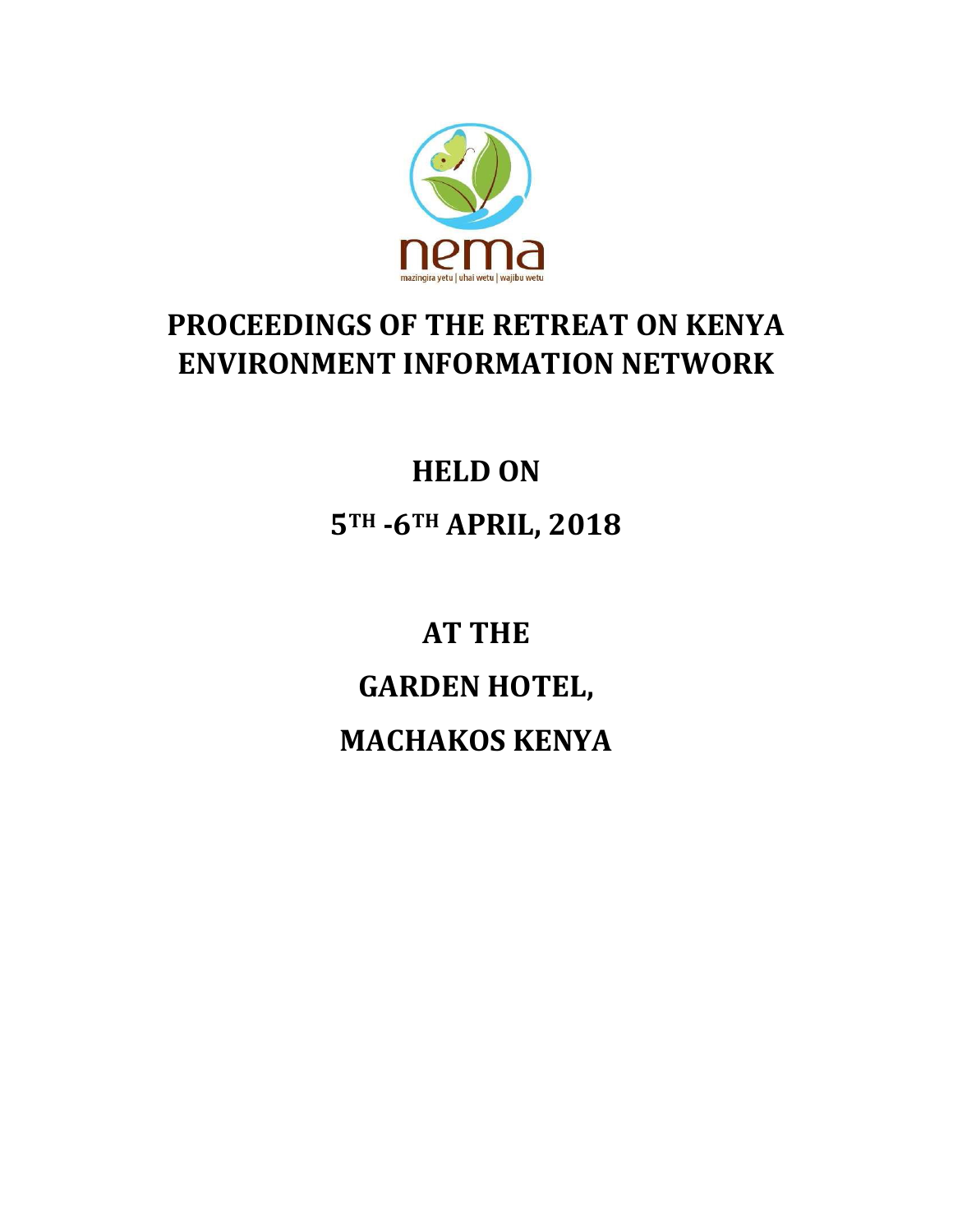# 1.0 RETREAT PROCEEDINGS

# 1.1 BACKGROUND INFORMATION

The Kenya Environmental Information Network (KEIN) is a project initiated by United Nations Environment Programme (UNEP) together with the National Environment Management Authority (NEMA) through the Department of Environmental Planning, Research and Coordination which is playing the leadership role in actualizing Kenya Environment Information Network (KEIN).

The process of developing KEIN was carried out through a number of policy development workshops involving the section authors and contributing authors with the full participation of key stakeholder and lead agencies. The effort has led to the production of a fair draft of the KEIN policy. In order to complete the compilation of the final version of the policy, a 2 day residential retreat was organized to take place from the 5th -6th April, 2018. This forum provided the stakeholders and lead agencies an opportunity to critique the document, give and receive feedback on each chapter. This marks the beginning of the policy formulation as laid down by the Government of Kenya before the final publication of the policy.

# *Objectives of the retreat:*

**Mr. Wallace Ngolo** informed the participants what the objectives of the retreat were. The objectives of the retreat were as follows;

- Revise, deliberate, endorse and adopt the KEIN policy as a working document
- Set course of actionable activities-chronology to implement the strategies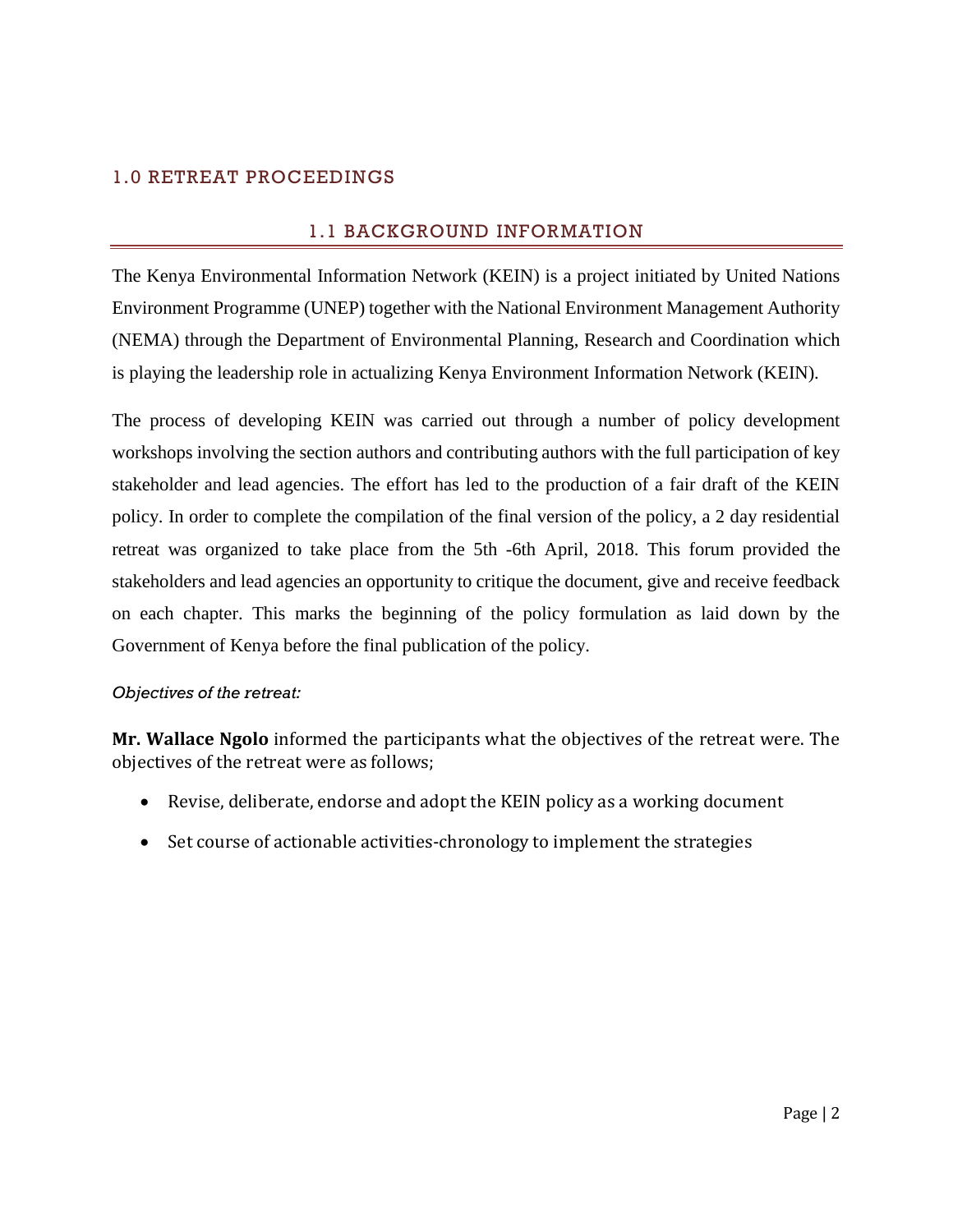# SESSION 1

# *(Moderator Wallace Ngolo)*

#### **Registration and introduction of participants**

The meeting started at 09.30 am, the moderator asked participants to do self introductions. (The full list of the stakeholders present can be found in annex 1 attached to this report).

# OFFICIAL OPENING OF THE WORKSHOP

#### **Speech from the Deputy Director, Environmental Planning and Research Coordination.**

In his speech, **Dr. Charles Lange** alluded that KEIN is a project that was funded by UNEP and steered by NEMA and is a multi stakeholder capacity building process. The Machakos workshop is as a result of a grant from Global Spatial Data infrastructure organization (GSDI). To propel the process forward, NEMA submitted a proposal for grant of \$2500 to the GSDI to assist in operationalization of KEIN. The same was accepted and funded in July 2017.

He added that KEIN is part of Africa Environmental Information Network and is aimed at harnessing access to information and knowledge so as to support the management of Kenya's environmental resources. The policy addresses a number of issues with regards to environmental information.

In his speech, he reiterated that KEIN will act as a National Environmental Portal which will serve as a vehicle for the development of the nationwide environment and spatial data infrastructure. He added that KEIN goal depends on the improvement of operational efficiency of all the stakeholders. The speech outlined some of the major issues and challenges in setting the program, one of them being the need for development of a database for use in cross referencing documents and environment related data and or information.

He expressed optimism that the Authority together with the lead agencies, shall endeavor in achieving the goals and objectives set under KEIN project law. He wished the participants a successful retreat and declared the workshop open.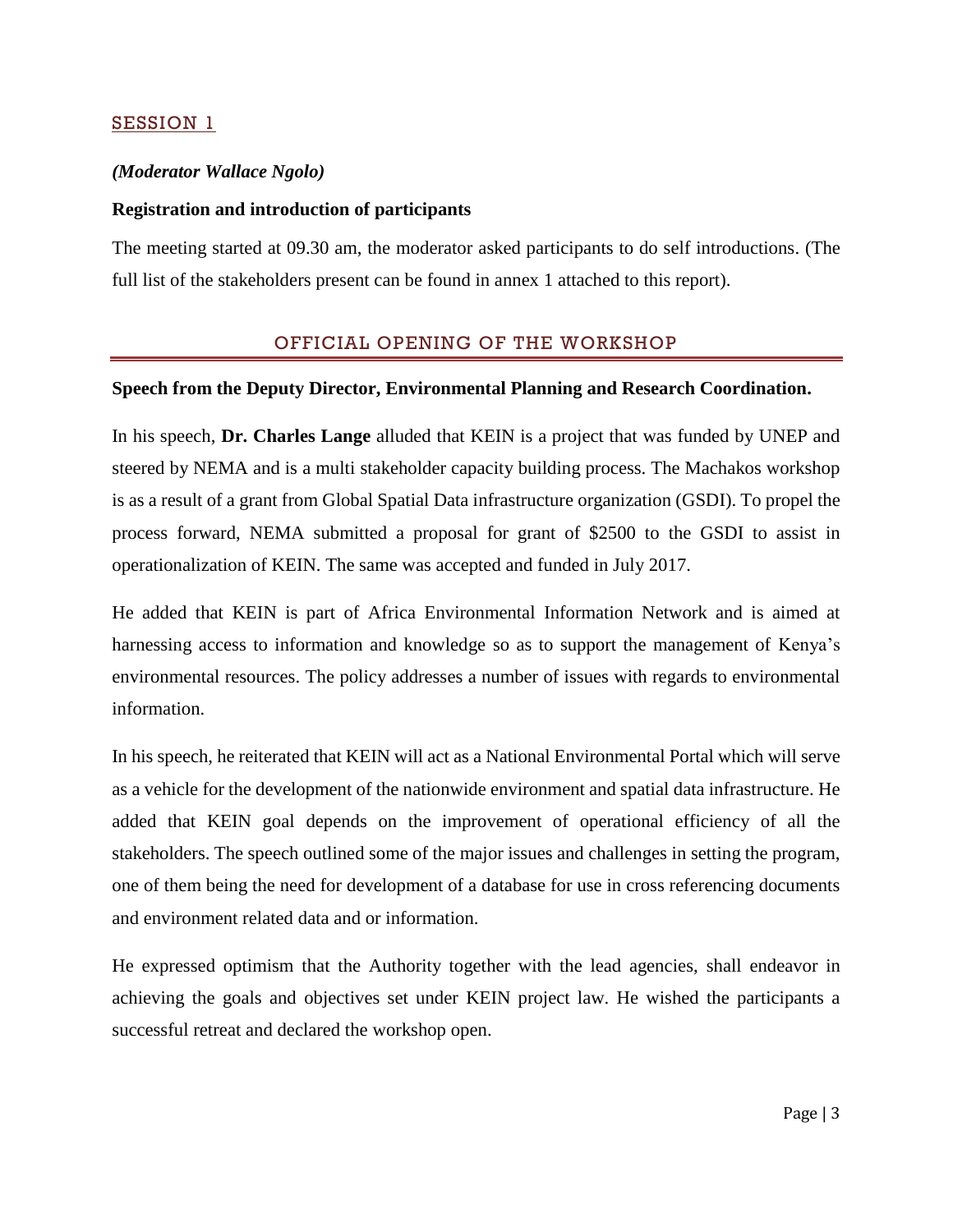# **Adoption of the agenda**

The agenda was adopted as was presented with no alteration. A copy of the workshop programme is attached as an annex to this report.

# OVERVIEW OF KEIN

**Mr Wallace Ngolo** started his presentation by giving a brief background of KEIN that it was initiated by UNEP and NEMA with the goal of strengthening the capacity of Kenyan institution to use good quality of information sharing and to make informed investment choices at national and sub-national levels, and, he gave the importance of environmental information and their significance as follows:

- Regional integration and international cooperation
- Development of various sectors of the economy such as mining , forestry and many others The presenter highlighted that Environmental Information (EI) is a critical national resources considering its role in monitoring environmental degradation. He finished his presentation by giving the objective of the workshop as revising, deliberating, endorsing, and adopting KEIN policy as a working document.

# KEIN GOALS AND OBJECTIVES

In his presentation **Mr. Sylvester Maithya** gave insights of the initiation process, in 2008 NEMA, UNEP, and the government initiated the process with the main objective of enhancing capability of key data procedures to exchange data information in compatible formats and reduce the amount of time and cost required for data collection. The initiative was domesticated from UNEP Africa Environment Information Network (AEIN) which developed to assist Africa Environment Outlook (AEO).

The presenter highlighted specific objectives as follows:

- 1. To assess the status of environmental information and networking activities
- 2. To strengthen networking at national level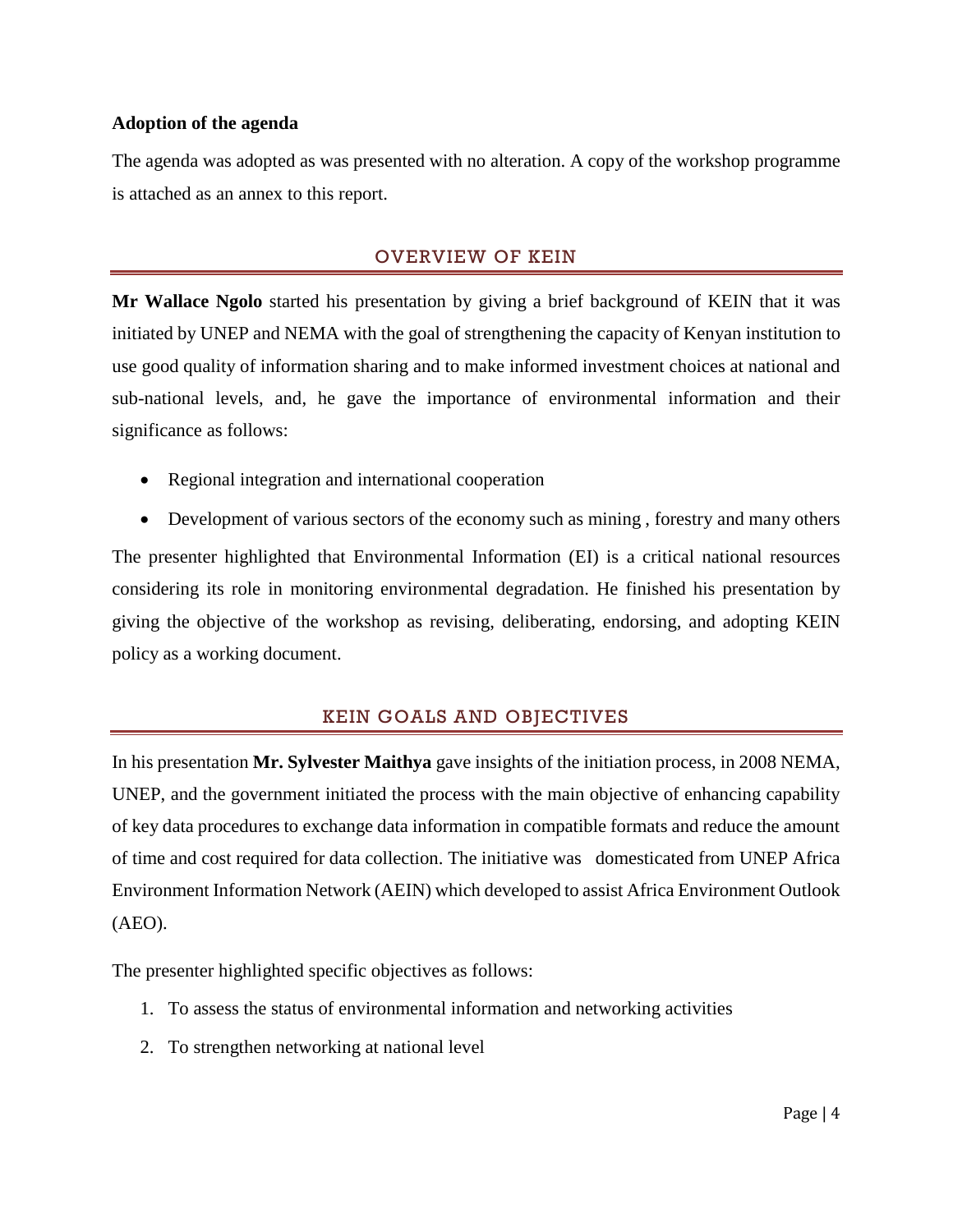- 3. To develop information management tools, collate data and develop compendia from existing data sources
- 4. Develop quantitative indicators of environmental change for use in characterizing emerging issues and for assessing impacts of such changes on human vulnerability
- 5. To build capacity for using information management tools and methodologies for various target groups

The presenter reemphasized the need to have structures in place to harness the best available scientific data to support scientific assessment and early warning and report on the state of the environment from global down to local level.

The presenter further detailed challenges of Environmental Information as lack of up to date data due to limited resources to support information collection analysis and storage, most information is held in analogue form making it difficult for manipulation among others.

He went further to talk about funding challenges, funding proposals and capacity building.

The presenter indicated the output of KEIN as:

- National Environment Information Systems (EIS) status reports
- Environment Information Management tools
- Guidelines for harmonized State of Environment Reporting
- KEIN Portal

.

He concluded by saying KEIN offers opportunities for sharing data among all the members and Encourages organizations to use the forum to enrich their reports with minimum cost and less time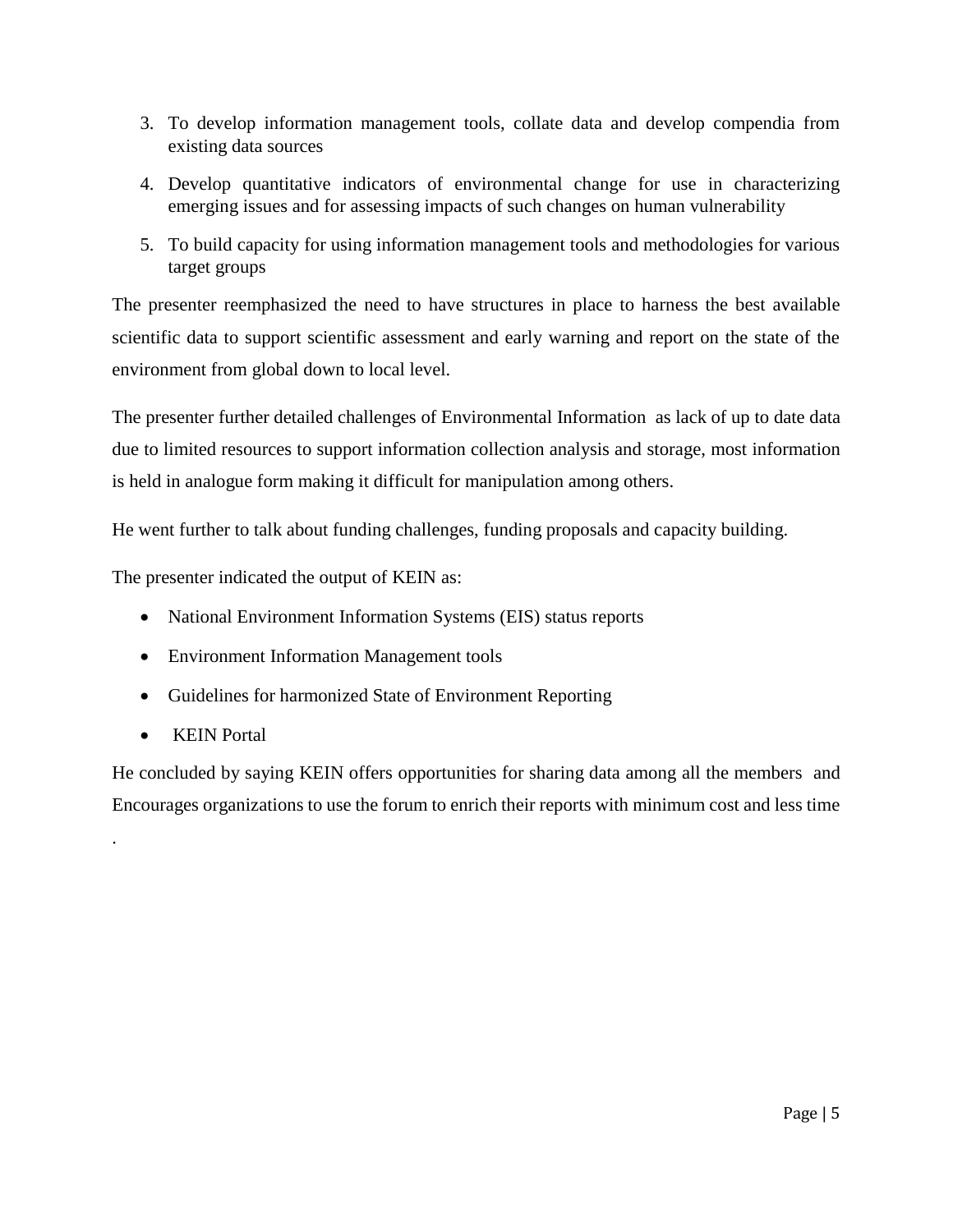#### EXECUTIVE SUMMARY AND CHAPTER 1

**Mr Wilson Busienei** gave his presentation of the introduction, stating that EI is crucial in the realization of the Millennium Development Goals and Vision 2030. He mentioned some of the initiative that are relevant to KEIN as Agenda 21 chapter 40, RIO Conventions, Biodiversity institutional capacity building project whose aim was to build capacity at institutional level , and at national level based on emerging ICT issues, the Biodiversity Data Management Project initiated by UNEP and World Conservation Monitoring Centre (WCMC) among others .

He further highlighted lessons learnt from the previous initiatives pointing out that most of them did not provide better ways to communicate and dialogue with policy makers and that most of them were donor driven and not demand driven, The initiatives did not also take cognizance of the fact that EI needed for policy formulation is multi-disciplinary in nature and comes in different formats and needs to be 'adjusted' to fit each other to generate new information.

# PRESENTATION ON ENVIRONMENTAL INFORMATION STANDARDS

**Mr Wallace Ngolo** started his presentation by a brief introduction of GIS as it represents a powerful means to efficiently manage and integrate the numerous types of information necessary for planning and management of Environmental data, stating that the techniques serve numerous numbers of entirely different applications.

The objectives of his presentation were to:

- Bring forth the importance of the need for data and systems integration within environment agencies and across multiple units of government.
- point out the need for Geospatial Information standards issues

He reiterated that in the past, information systems and database development within most environment agencies, and most other government agencies, has often been application-specific. This causes problems with integration at the functional-area level or interagency level (Think of interoperability). e.g when you open a word document and it comes with all those boxes, if your system cannot understand a certain dataset, that's what, happens.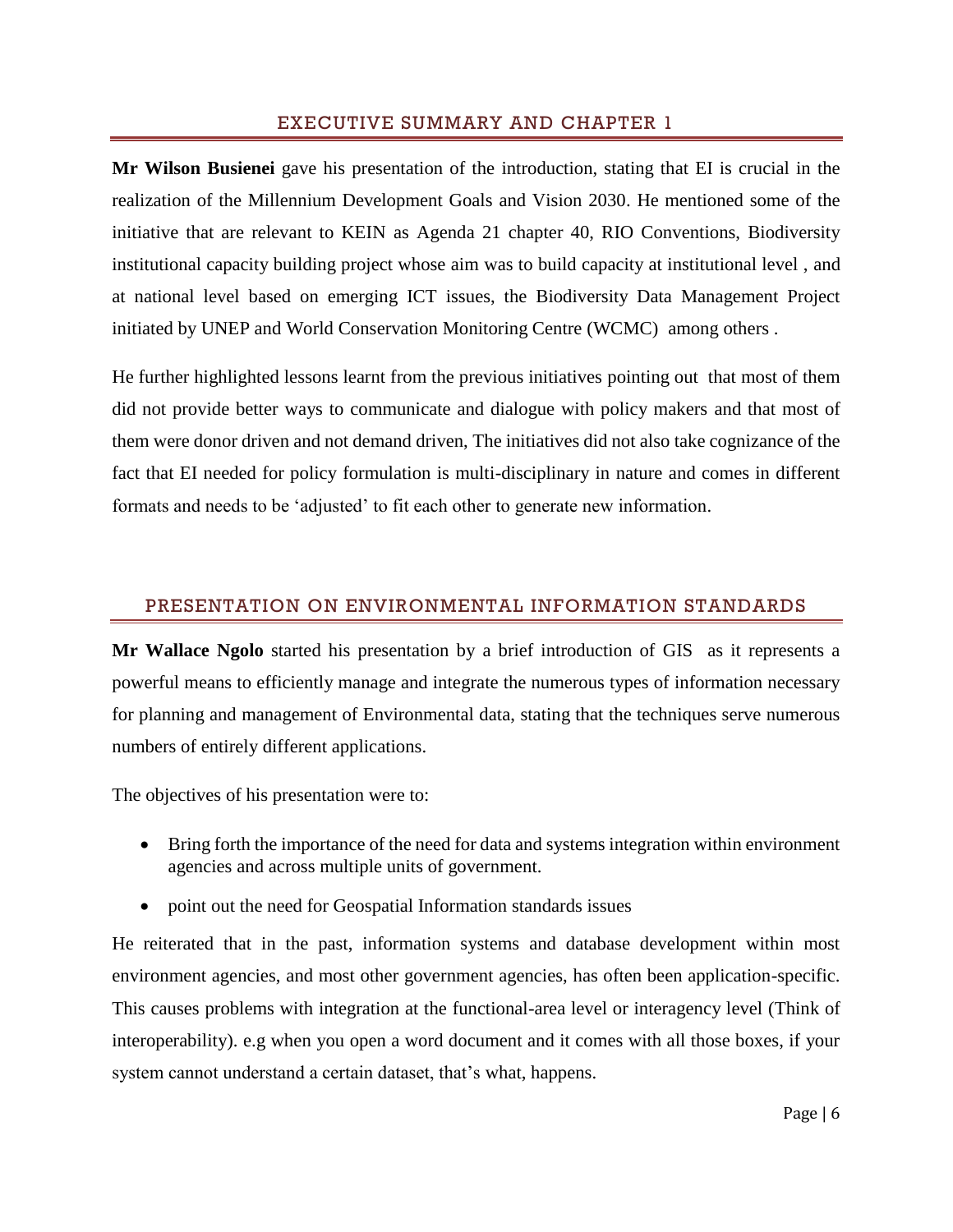The presenter highlighted issues of data accuracy, data quality and data errors. He then took the participants through data standards, pointing out the general standards set by bodies such as (international organization for standardization) ISO and later more specific geo-related standards set by bodies such as the Federal Geographic Data Committee (FGDC) and Open Geospatial Consortium (OGC).

He gave a brief history of geomatics highlighting key achievents in history. 1st ISO in computer graphics was ISO 7942 (GKS, graphical kernel system) whose development started in 1976 in France and was published in 1985. Graphic format standards are now based on:-

ISO – International Standards Organization

IEC - International Electro-technical Committee

JTC - Joint Technical Committee

The Kenya national standards are spearheaded by KEBS (Kenya bureau of Standards)

He concluded his presentation by alluding that KEIN offers opportunities for sharing data among all the members and encouraged organizations to use the forum to enrich their reports with minimum cost and less time and enhance Integrated Environmental Assessment and Reporting.

# SESSION II

# RELATED NATIONAL POLICIES AND LEGISLATION, INTERNATIONAL TREATIES, PROTOCOLS AND COOPERATION

# Chairman: **Mr. Francis Inganga**

# **Legislation**

**Dr. Charles Lange** was invited to speak and address issues of legislation. Some of the main issues he addressed were: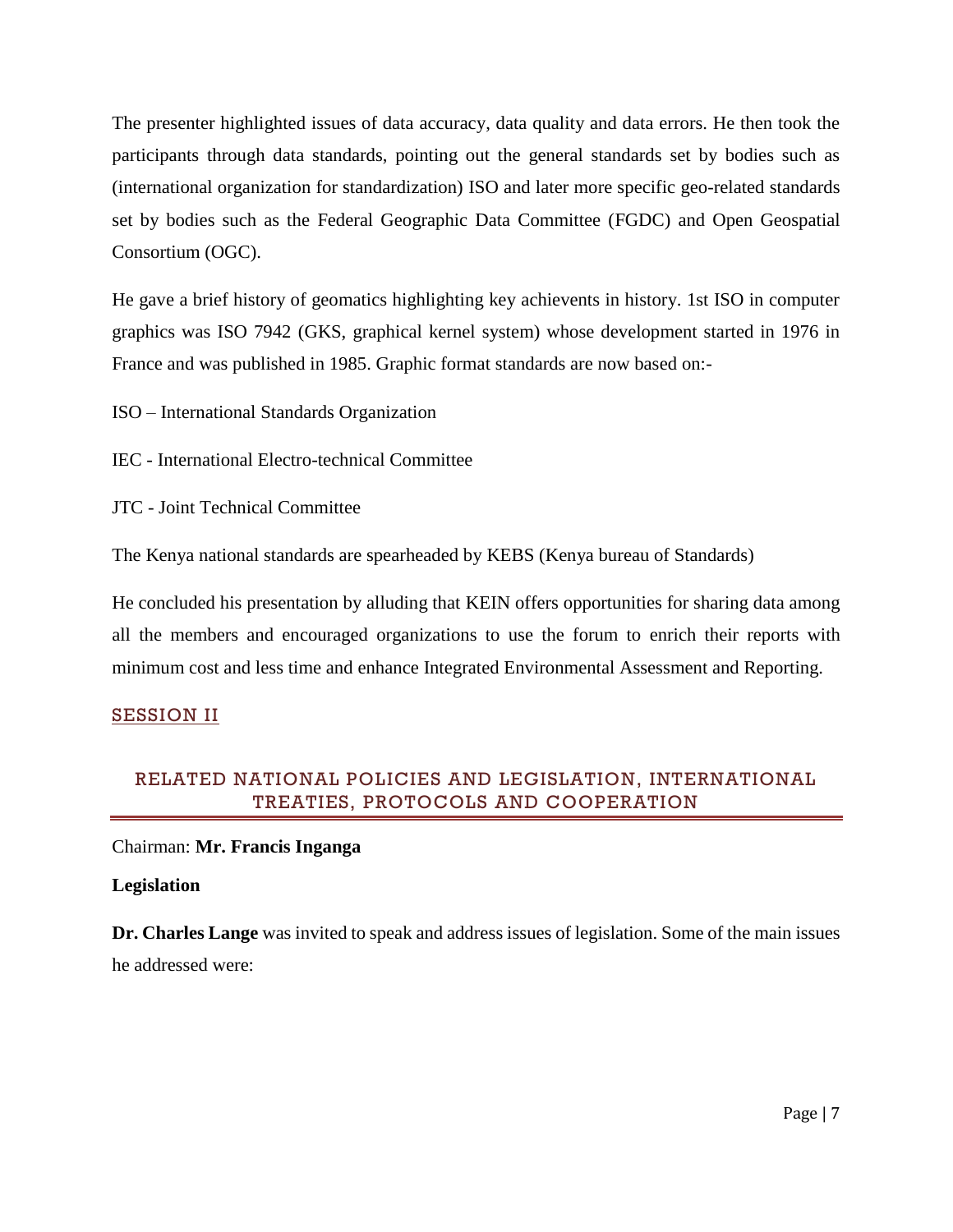# *NEMA legal mandate*

He highlighted the NEMA legal mandate; some of the policies he mentioned were that information collected through KEIN to be used for decision making, empowering the public through access of EI and preparing and issuing of annual report.

#### *Principles in contemplation*

He also talked about the principles in contemplation; which includes principle of public participation, access to information, need for balance between the public owner / custodian of the information and the public interest of accessing the information.

#### **Chapter 5 legal issues**

He mentioned that the government agencies were the only legally recognized producers of fundamental datasets and that custodianship is very crucial component of KEIN for them to legally identify an authoritative source of mentioned datasets. Thus in general it provides the accountability for fundamental datasets. He went on to discuss on the ownership/ custodianship, copyright/ intellectual property, confidentiality, privacy and liability, objectives and strategies. Finally he went on to link on chapter 10 with what he was discussing in chapter 5, where he talked about the national policies and legislation, the policy statements, objectives and the strategies.

# **SESSION III**

# ADMINISTRATIVE / ORGANIZATIONAL FRAMEWORK

**Mr Wilson Busienei** gave his presentation on Administrative / Organizational Framework. He pointed out the working relations between inter-governmental agencies as well as the NGOs in issues of Environmental Information

The presenter added that KEIN was initially being implemented with funding from UNEP and additional grants from GSDI and needs to address the following issues.

- Need for a common clear vision for KEIN
- Strategy to accomplish the vision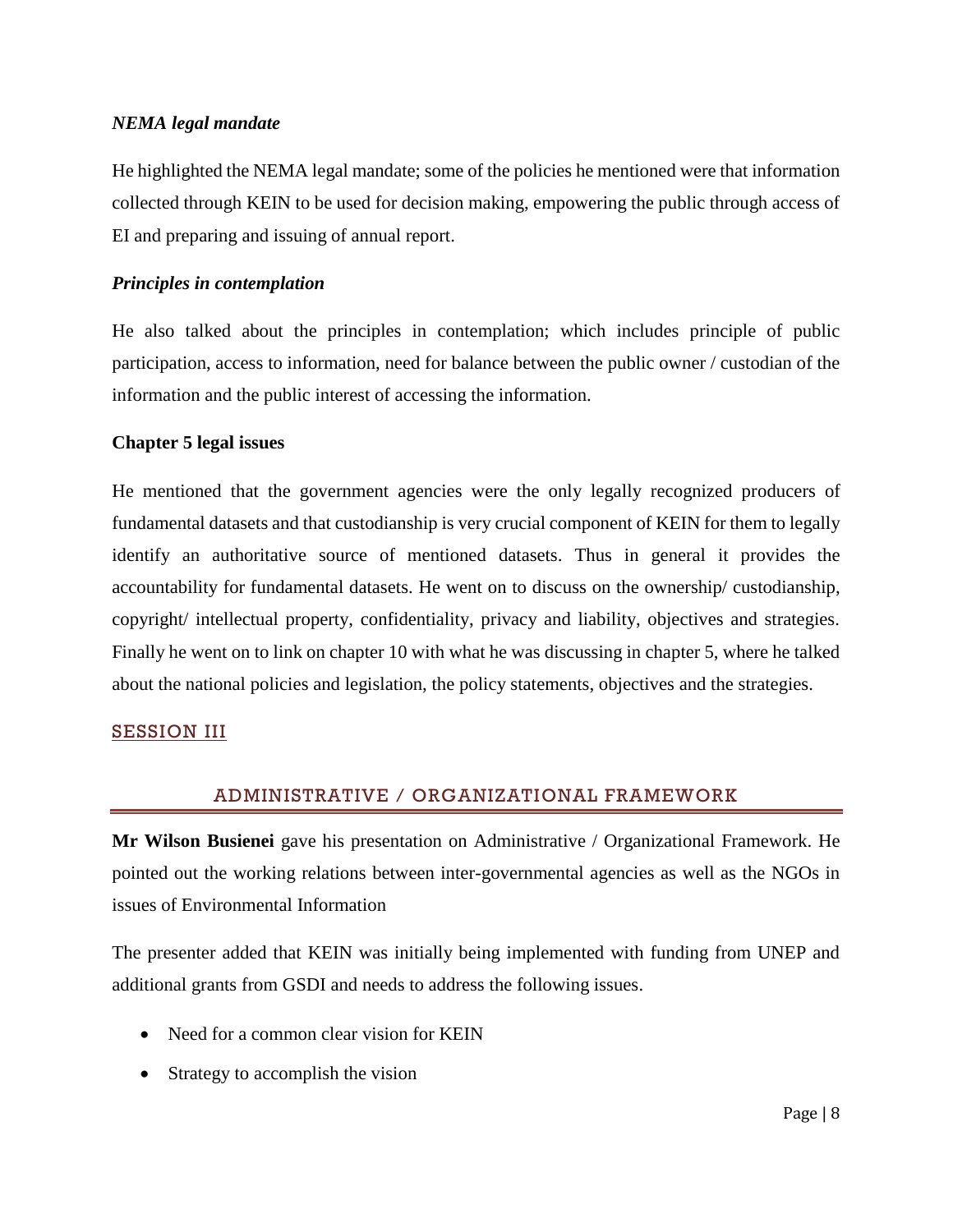- Political will
- Structure (institutions, working groups and committees)
- Resources (Staff, time, funds)

He outlined the policy by pointing out the structure and responsibility of the players within the structure. These he said included but were not limited to policy formulation and data collection, collation and dissemination.

He took participants through the KEIN formulation process and finished his presentation with a parting quote;

*The establishment of a KEIN Infrastructure backed by KEIN Policy will certainly eliminate most of the problems experienced by environmental information producers and users in Kenya today.*

# SESSION IV

# 3.0: GROUP FORMATION

**Mr. Wallace Ngolo** guided the participants on the formation of groups. The groups were informed by chapters.

Group one dealt with chapters: 2, 3, 5 Ms. Jane Kibwage was appointed chair.

Group two dealt with chapters: 4, 6, 7 Dr. Charles Lange was the chair.

Group three dealt with chapters 8 and 9 Dr. Ondimu chaired the group.

# 3.1 GROUP PRESENTATIONS

Presentations from various groups noted that the KEIN policy was rich in information and that it was a positive way to go in order to enhance institutional data sharing and acquisition. Participants also noted the need to review the executive summary to include all issues highlighted in various chapters.

The presentations from various chapters indicated that the preambles on all chapters were reviewed to bring out the issues from the chapters that were addressed in the policy statements.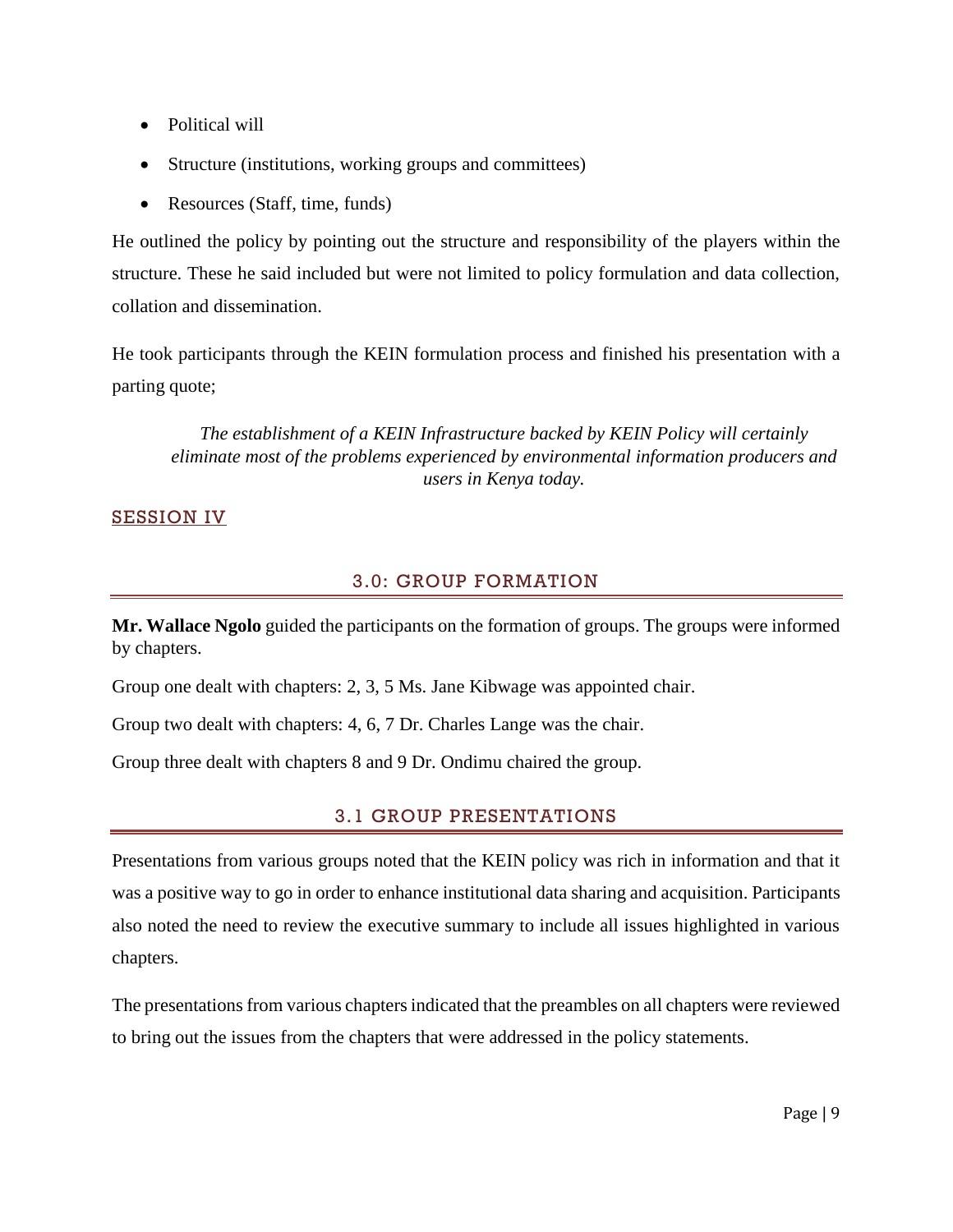In the plenary, Dr. Ondimu emphasized that the document should be aligned to the current Ministries and in line with the constitution highlighting need for consideration of the devolved governments. He pointed out that the formation of the KEIN National Steering Committee was very important and this needs to be propped up by a technical committee in charge of data collection and collation.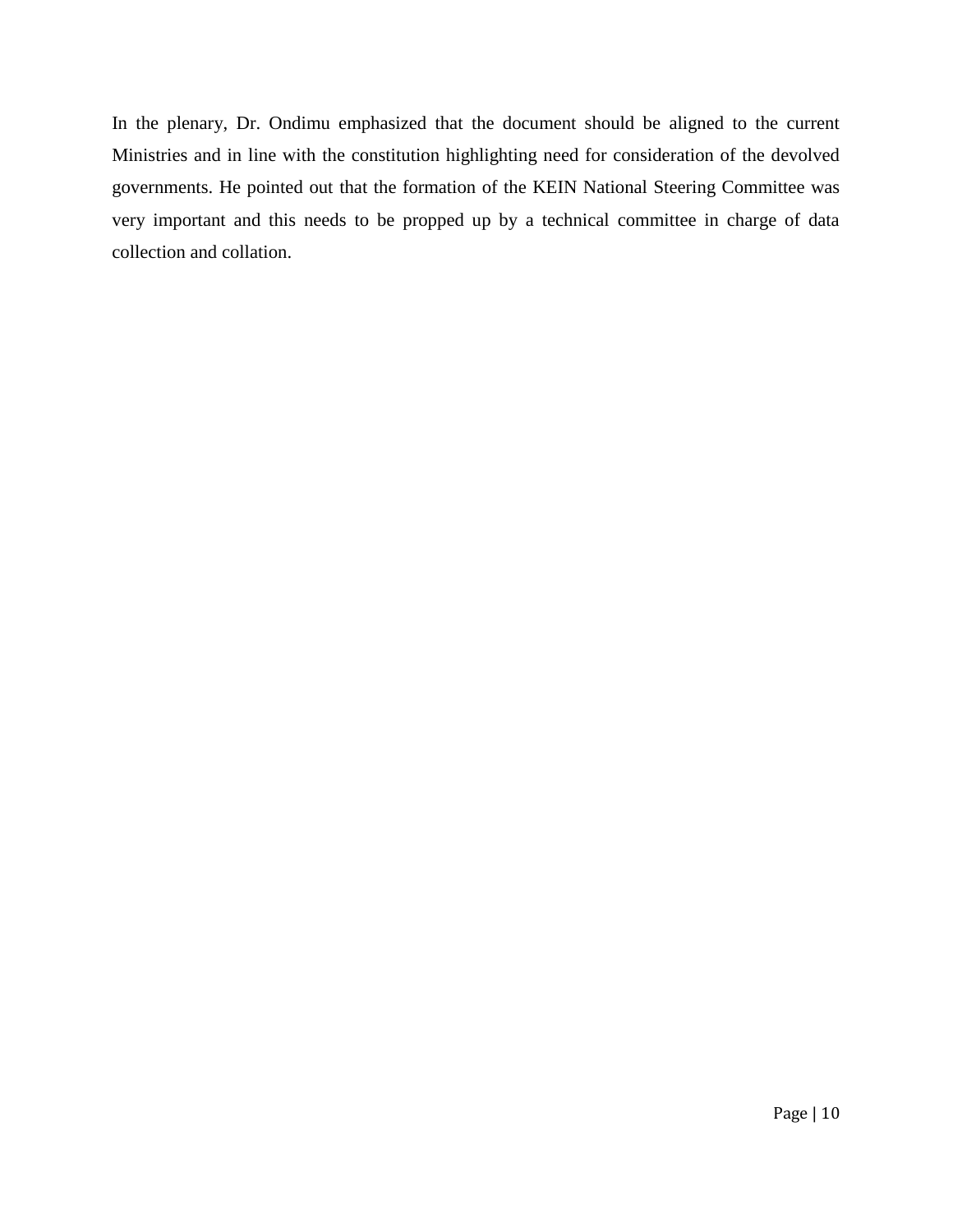# WAYFORWARD

| <b>ITEM</b>                                                                                                                                                                             | <b>TIME FRAME</b> | <b>BY WHO</b>                             |
|-----------------------------------------------------------------------------------------------------------------------------------------------------------------------------------------|-------------------|-------------------------------------------|
| Submit finalized chapters for<br>consolidation                                                                                                                                          | 20/04/2018        | <b>Chapter Leaders and</b><br>Secretariat |
| Prepare a paper for management<br>on KEIN policy                                                                                                                                        | 10/05/2018        | DEP&RC                                    |
| Harmonization of the document                                                                                                                                                           | 14-18/05/2018     | DEP&RC & Secretariat                      |
| Submit the final draft of the<br>policy to the CEO's of the lead<br>agencies and partners of KEIN<br>for further review, approval and<br>registration with the relevant<br>institution. | 23/05/2018        | DEP&RC                                    |
| Presentation to the Management                                                                                                                                                          | 30/05/2018        | DEP&RC                                    |
| Presentation to the Board                                                                                                                                                               | 11/06/2018        | <b>DEP&amp;RC</b>                         |
| Presentation to the                                                                                                                                                                     |                   |                                           |
| Ministry in charge of                                                                                                                                                                   |                   |                                           |
| Environment                                                                                                                                                                             |                   |                                           |
| Printing and distribution                                                                                                                                                               |                   |                                           |
| Tabling the document in                                                                                                                                                                 |                   |                                           |
| Parliament                                                                                                                                                                              |                   |                                           |